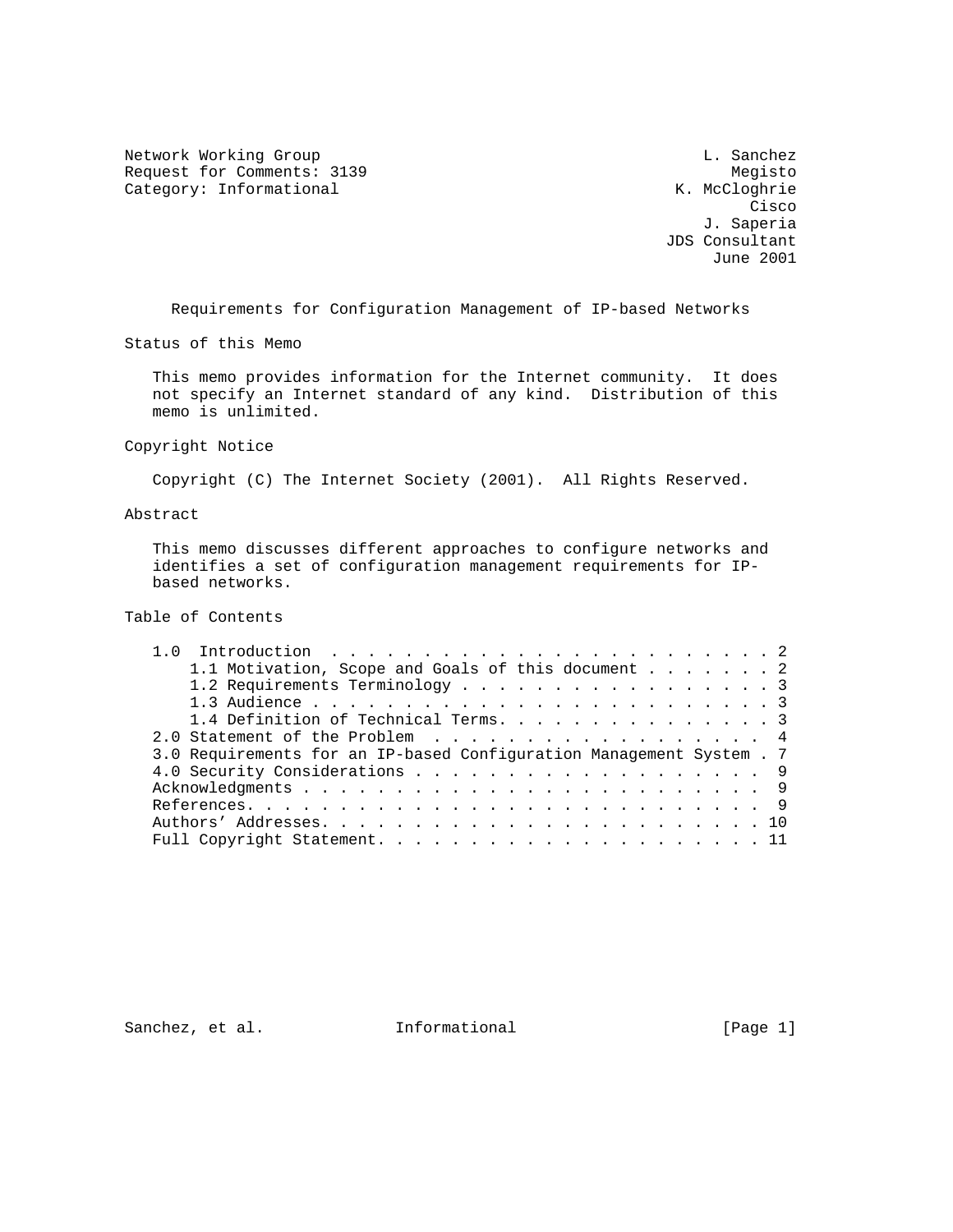## 1.0 Introduction

1.1 Motivation, Scope and Goals of this document

 A number of IETF working groups have introduced new technologies which offer integrated and differentiated services. To support these new technologies, working group members found that they had new requirements for configuration of these technologies. One of these new requirements was for the provisioning (configuration) of behavior at the network level.

 An example of this type of configuration would be instructing all routers in a network to provide 'gold' service to a particular set of customers. Depending on the specific network equipment and definition of 'gold' service, this configuration request might translate to different configuration parameters on different vendors equipment and many individual configuration commands at the router. This higher level of configuration management has come to commonly be known as policy based management.

 Working groups associated with these new technologies believed that the existing SNMP based management framework, while adequate for fault, configuration management at the individual instance (e.g., interface) level, performance and other management functions commonly associated with it, was not able to meet these new needs. As a result they began working on new solutions and approaches.

 COPS [COPS] for RSVP [RSVP] provides routers with the opportunity to ask their Policy Server for an admit/reject decision for a particular RSVP session. This model allows routers to outsource their resource allocation decisions to some other entity. However, this model does not work with DiffServ [DSARCH] where there is no signalling protocol. Therefore, the policies that affect resource allocation decisions must be provisioned to the routers. It became evident that there was a need for coordinating both RSVP-based and DiffServ-based policies to provide end2end QoS. Working groups began to extend and leverage approaches such as COPS for RSVP to support Diffserv policies. This gave birth to COPS-PR [COPS-PR].

 These extensions caused concern that the IETF was about to develop a set of fragmented solutions which were locally optimized for specific technologies and not well integrated in the existing Internet Management Framework. The concern prompted some of the Area Directors associated with the Operations and Management, Transport and General areas, and some IAB members to organize a two day meeting in mid September 1999. The primary purpose of the meeting was to examine the requirements for configuration management and evaluate the COPS/PIB and SNMP/MIB approaches in light of these requirements.

Sanchez, et al. **Informational** [Page 2]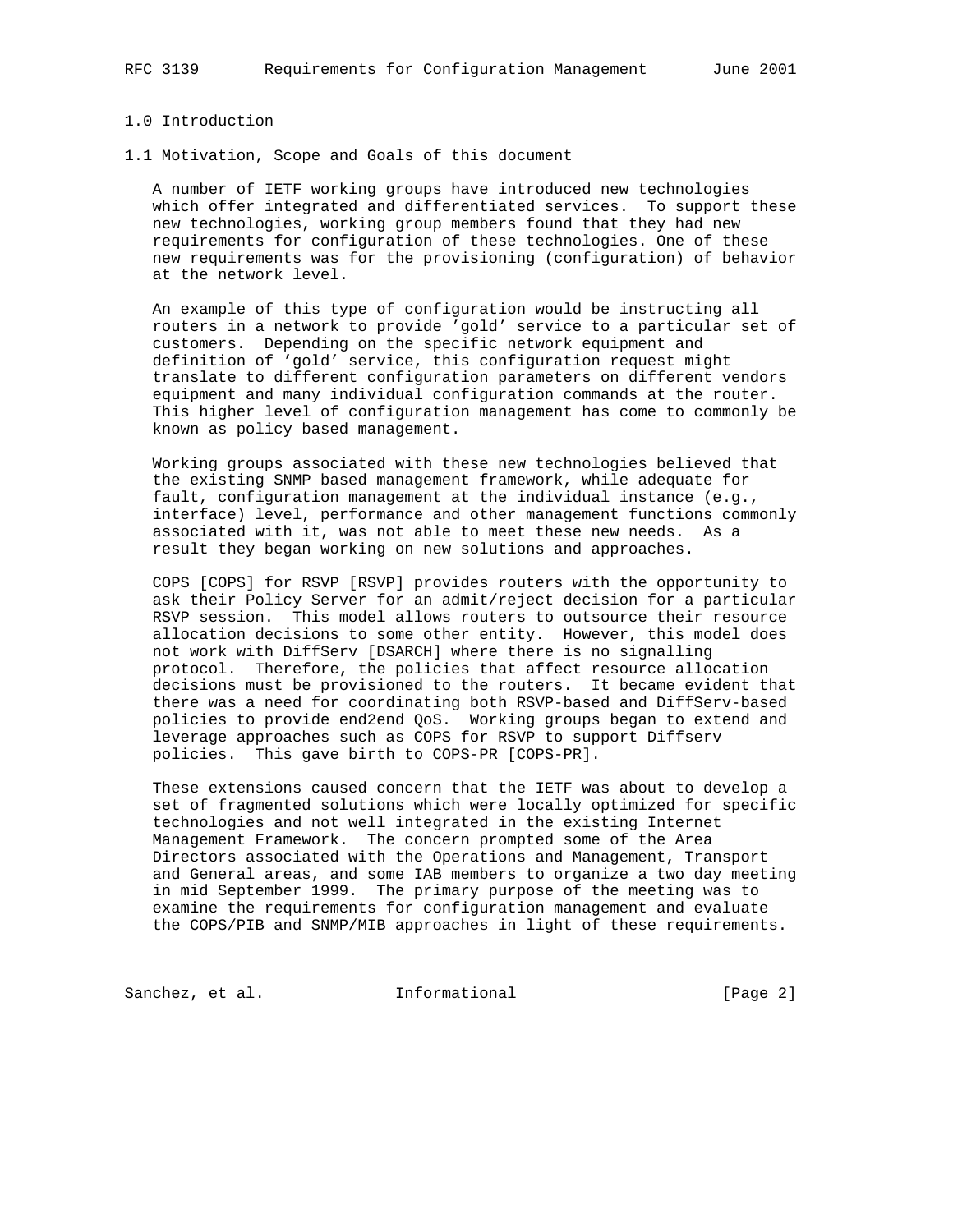At the end of the two day meeting there was no consensus on several issues and as a result a number of 'design teams' were created. This document is the output of the design team chartered with the identification of a global set of configuration management requirements. This document has benefited from feedback received during the Configuration Management BOF that took place on November 11, 1999 during the 46th IETF in Washington DC, USA. The document has also benefited from comments sent to the confmgt@ops.ietf.org mailing list.

## 1.2 Requirements Terminology

 Keywords "MUST", "MUST NOT", "REQUIRED", "SHOULD", "SHOULD NOT" and "MAY" that appear in this document are to be interpreted as described in RFC 2119 [Bra97].

1.3 Audience

 The target audience for this document includes system designers, implementers of network configuration and management technology and others interested in gaining a general background understanding of the issues related to configuration management in general, and in the Internet in particular along with associated requirements. This document assumes that the reader is familiar with the Internet Protocol, related networking technology, and general network management terms and concepts.

1.4 Definition of Terms

Device-Local Configuration

 Configuration data that is specific to a particular network device. This is the finest level of granularity for configuring network devices.

Network-Wide Configuration

 Configuration data that is not specific to any particular network device and from which multiple device-local configurations can be derived. Network-wide configuration provides a level of abstraction above device-local configurations.

Configuration Data Translator

 A function that transforms Configuration Management Data (high-level policies) or Network-wide configuration data (middle-level policies) into device local configurations (low-level policies) based on the

Sanchez, et al. **Informational** [Page 3]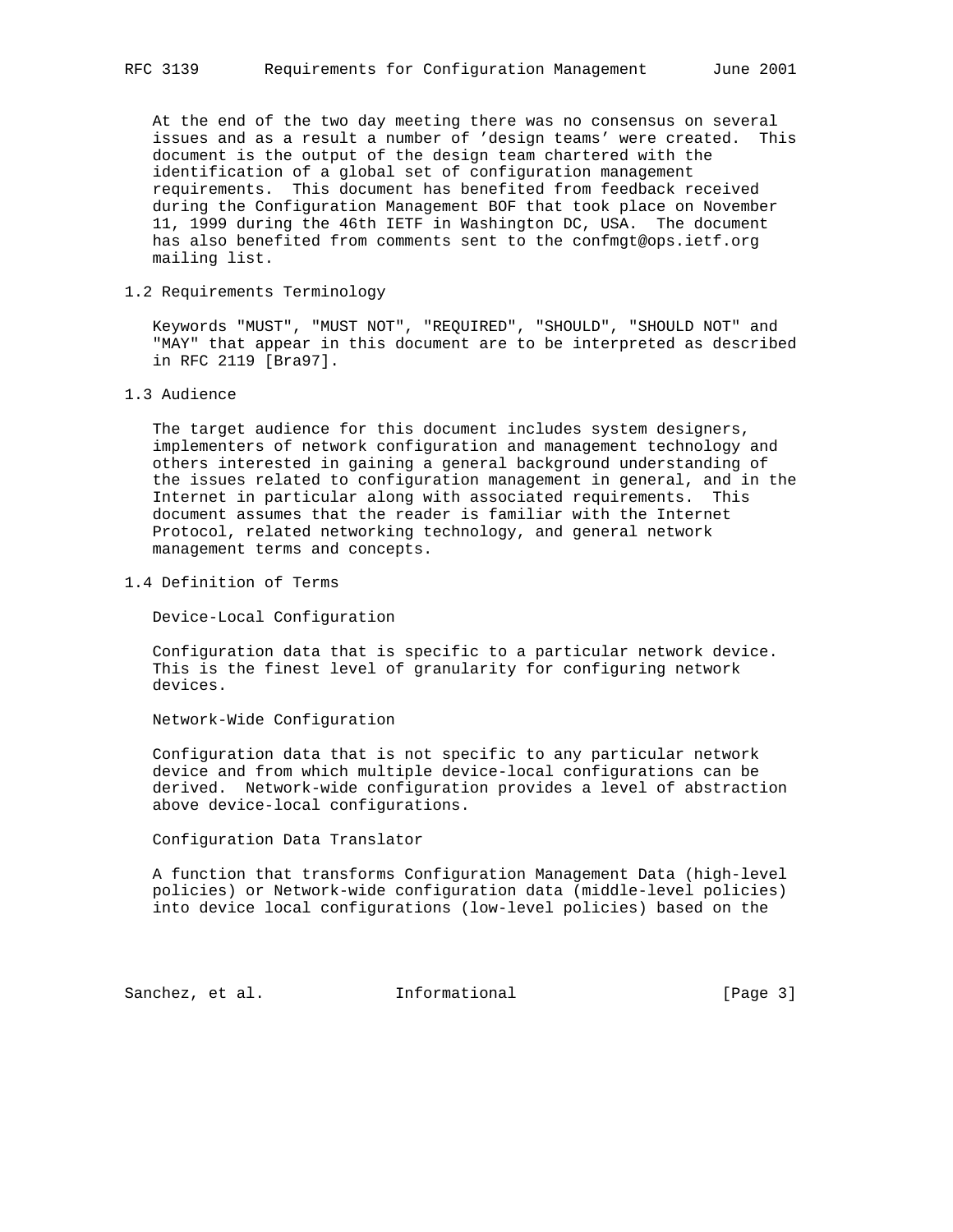generic capabilities of network devices. This function can be performed either by devices themselves or by some intermediate entity.

2.0 Statement of the Problem

 Configuring large networks is becoming an increasingly difficult task. The problem intensifies as networks increase their size, not only in terms of number of devices, but also with a greater variety of devices, with each device having increasing functionality and complexity. That is, networks are getting more complex in multiple dimensions simultaneously (number of devices, time scales for configuration, etc.) making the task of configuring these more complex.

 In the past, configuring a network device has been a three step process. The network operator, engineer or entity responsible for the network created a model of the network and its expected behavior. Next, this (model + expected behavior) was formalized and recorded in the form of high-level policies. Finally, these policies were then translated into device-local configurations and provisioned into each network device for enforcement.

 Any high-level policy changes (changes in the network topology and/or its expected behavior) needed to be translated and provisioned to all network devices affected by the change. Figure 1 depicts this model and shows how high-level policies for a network could be translated into four device-local configurations. In this model, network operators or engineers functioned as configuration data translators; they translated the high-level policies to device-local configuration data.

 A configuration data translator could take the topology independent behavior description such as high-level policies (first input source) combine it with topology information (second input source) as well as status/performance/monitoring information (third input source) to derive device-local configurations. Note that there could be several configuration data translators operating in tandem on a set of devices. However, there could be only one configuration data translator operating at a particular device at any given instance.

Sanchez, et al. **Informational** [Page 4]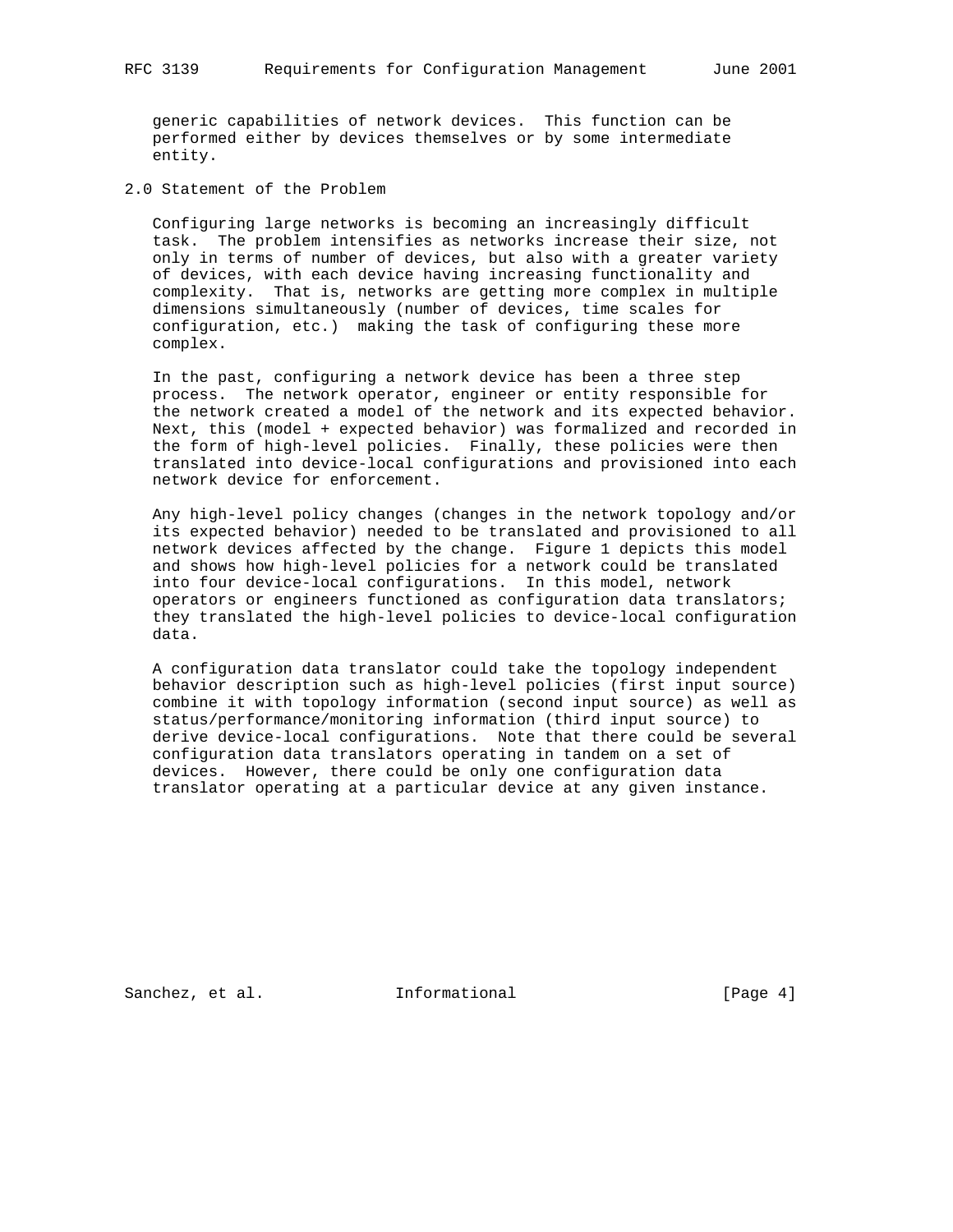

Figure 1. Current model for configuring network devices.

 Historically, network operators and engineers used protocols and mechanisms such as SNMP and CLI applications to provision or configure network devices. In their current versions, these mechanisms have proven to be difficult to use because of their low level of granularity and their device-specific nature. This problem is worse when provisioning multiple network devices requiring large amounts of configuration data.

 It is evident that network administrators and existing configuration management software can not keep up with the growth in complexity of networks and that an efficient, integrated configuration management solution is needed. Several IETF Working Groups working on this problem converged into adding a layer of abstraction to the traditional configuration management process described in figure 1. Figure 2 depicts this process after the layer of abstraction is added. As in the previous figure, first the network operator, engineer or entity responsible for the network creates a model of the network and its expected behavior. This is formalized and recorded in the form of high-level policies.

 These policies are combined with topology information as well as status/performance information to generate network-wide configuration data. These middle level-policies are simpler to manage and represent behaviors shared by multiple network devices.

Sanchez, et al. **Informational** [Page 5]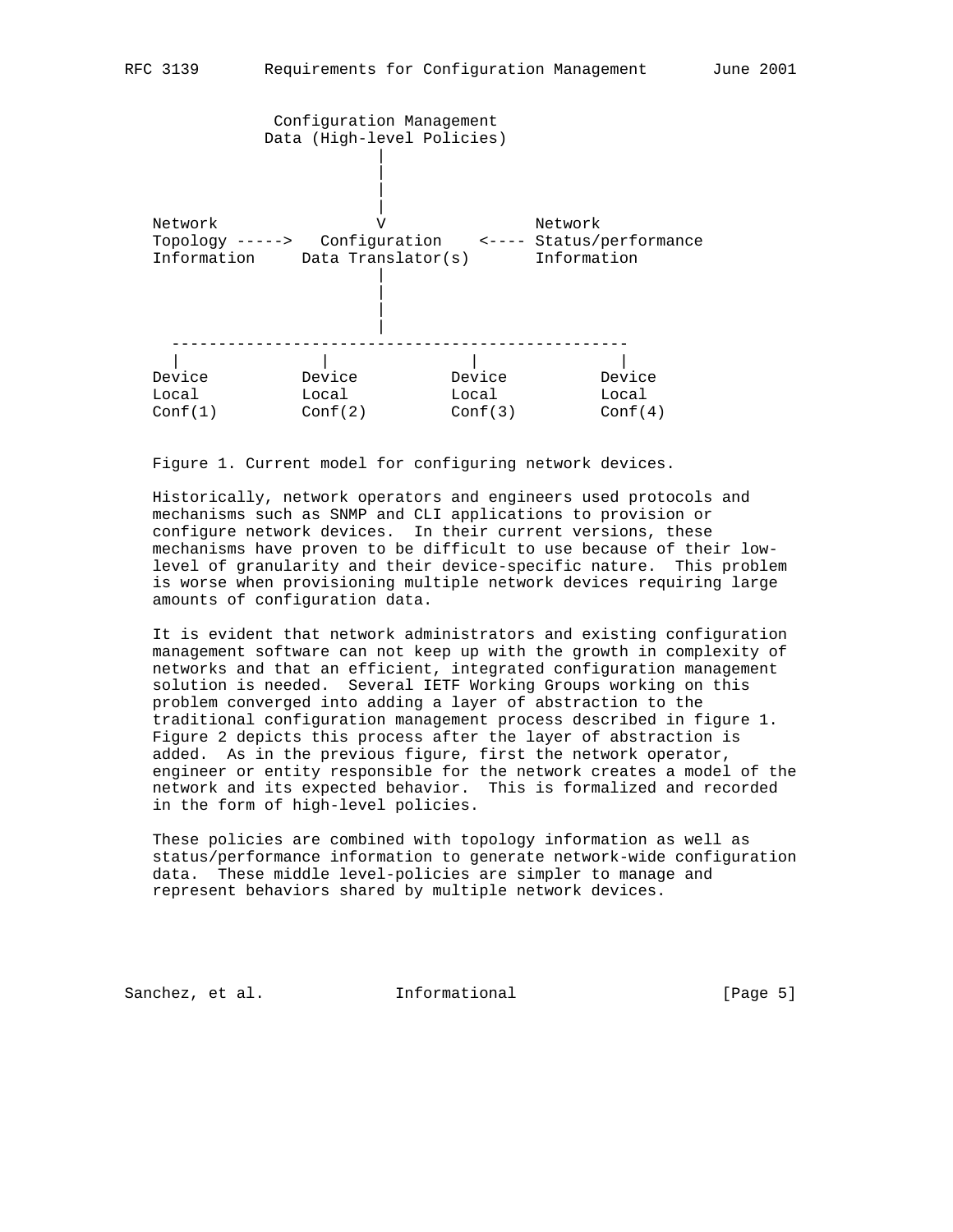

Figure 2. Proposed model for configuring network devices.

 Device local configurations are generated by automated configuration data translators and are supplied to each network device for enforcement. Note how this model only describes the function of the configuration data translators and it does not dictate its functional location. This is to say that translators may reside outside of the devices (as it was the case in figure 1 since they were humans) or may be possibly collocated with each device.

 As in the previous model, any high-level policy changes (changes in the network topology and/or its expected behavior) needs to be propagated to all network devices affected by the change. However, in the configuration model depicted in figure 2 network operators and engineers can specify the behavior of the network in a simplified manner reducing the amount of device specific knowledge needed.

 One should keep in mind that in some cases per instance device local configuration is needed in network devices. An integrated solution MUST allow room for this. Also, the introduction of automated configuration data translators assumes that all information needed to

Sanchez, et al. **Informational** [Page 6]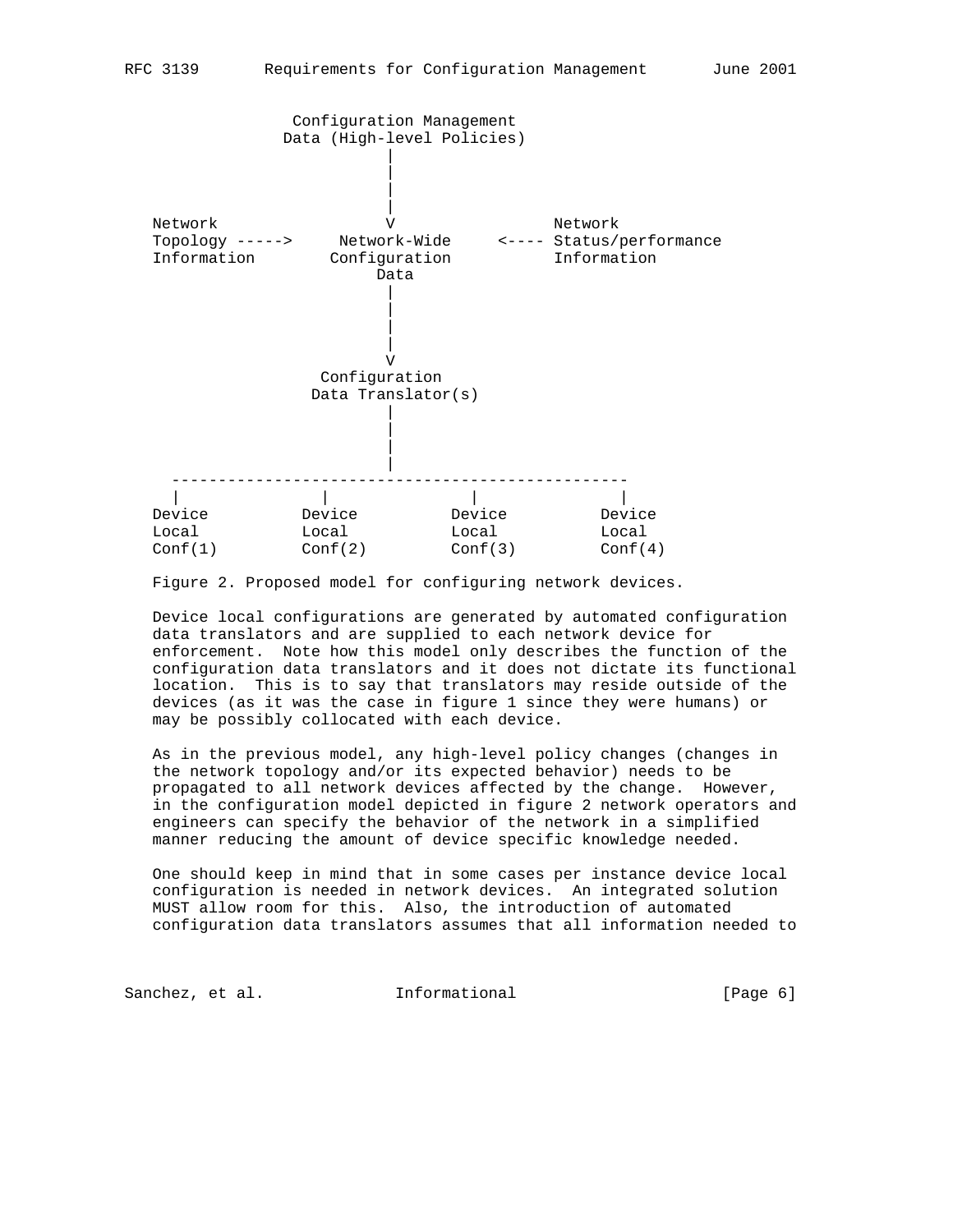make an error free conversion of network-wide configuration data into device-local configuration data is available. In the event that such data is not available the solution MUST detect this and act accordingly.

3.0 Requirements for an IP-based Configuration Management System

 All IETF WGs active in this area agrees upon the following requirements for configuration management. An integrated configuration management solution MUST:

- 1) provide means by which the behavior of the network can be specified at a level of abstraction (network-wide configuration) higher than a set of configuration information specific to individual devices,
- 2) be capable of translating network-wide configurations into device-local configuration. The identification of the relevant subset of the network-wide policies to be down-loaded is according to the capabilities of each device,
- 3) be able to interpret device-local configuration, status and monitoring information within the context of network-wide configurations,
- 4) be capable of provisioning (e.g., adding, modifying, deleting, dumping, restoring) complete or partial configuration data to network devices simultaneously or in a synchronized fashion as necessary,
	- 4a) be able to provision multiple device-local configurations to support fast switch-overs without the need to down load potentially large configuration changes to many devices,
- 5) provide means by which network devices can send feedback information (configuration data confirmation, network status and monitoring information, specific events, etc.) to the management system,
- 6) be capable of provisioning complete or partial configuration data to network devices dynamically as a result of network specific or network-wide events,
- 7) provide efficient and reliable means compared to current versions of today's mechanisms (CLI, SNMP) to provision large amounts of configuration data,

Sanchez, et al. **Informational** [Page 7]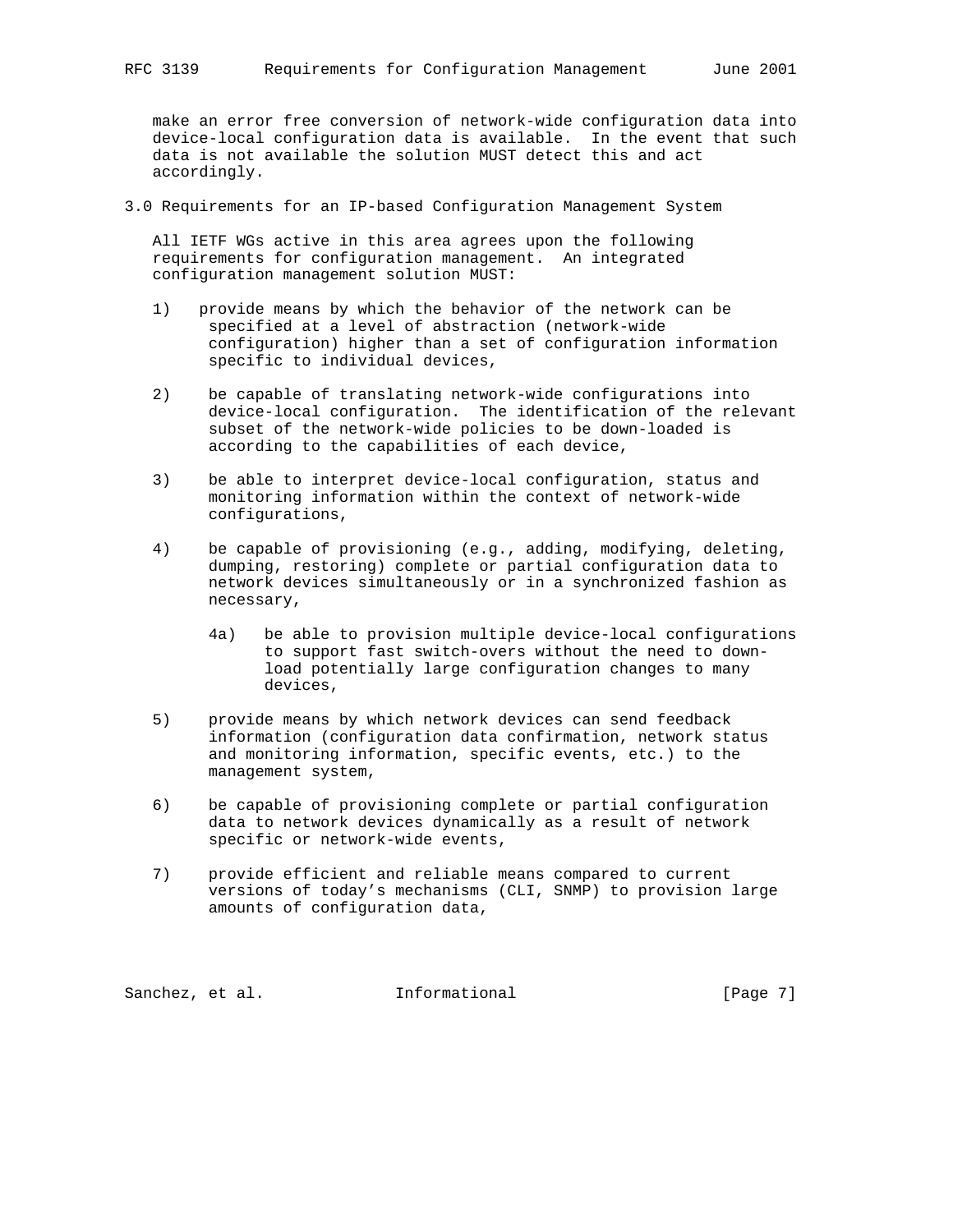- 8) provide secure means to provision configuration data. The system must provide support for access control, authentication, integrity-checking, replay- protection and/or privacy security services. The minimum level of granularity for access control and authentication is host based. The system SHOULD support user/role based access control and authentication for users in different roles with different access privileges,
- 9) provide expiration time and effective time capabilities to configuration data. It is required that some configuration data items be set to expire, and other items be set to never expire,
- 10) provide error detection (including data-specific errors) and failure recovery mechanisms (including prevention of inappropriately partial configurations when needed) for the provisioning of configuration data,
- 11) eliminate the potential for mis-configuration occurring through concurrent shared write access to the device's configuration data,
- 12) provide facilities (with host and user-based authentication granularity) to help in tracing back configuration changes,
- 13) allow for the use of redundant components, both network elements and configuration application platforms, and for the configuration of redundant network elements.
- 14) be flexible and extensible to accommodate future needs. Configuration management data models are not fixed for all time and are subject to evolution like any other management data model. It is therefore necessary to anticipate that changes will be needed, but it is not possible to anticipate what those changes might be. Such changes could be to the configuration data model, supporting message types, data types, etc., and to provide mechanisms that can deal with these changes effectively without causing inter-operability problems or having to replace/update large amounts of fielded networking devices,
- 15) leverage knowledge of the existing SNMP management infrastructure. The system MUST leverage knowledge of and experience with MIBs and SMI.

Sanchez, et al. **Informational** [Page 8]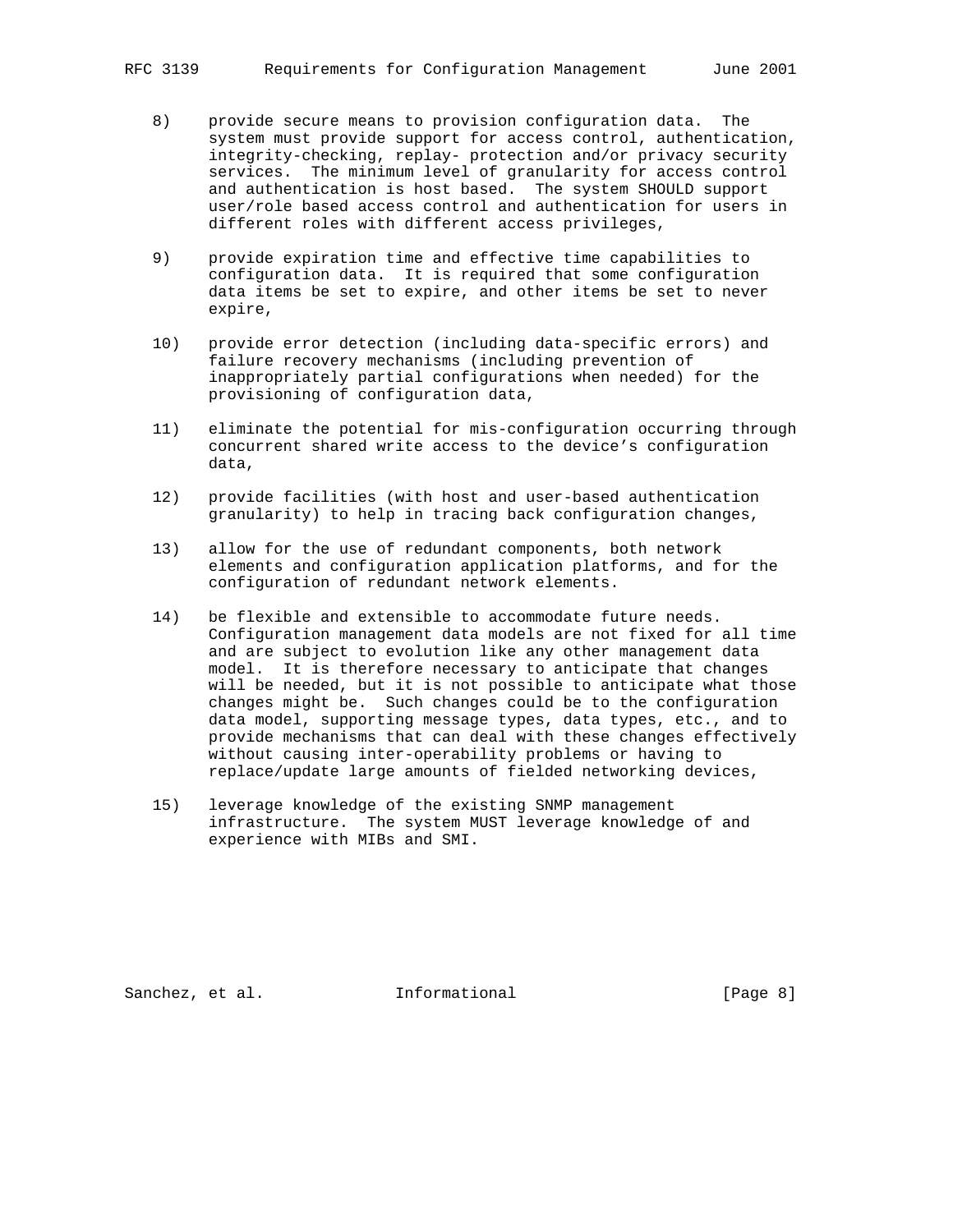### Security Considerations

 This document reflects the current requirements that the IETF believes configuration management systems MUST have to properly support IP-based networks. The authors believe that a configuration management system MUST provide mechanisms by which one can ascertain the integrity and authenticity of the configuration data at all times. In some cases the privacy of the data is important therefore configuration management system MUST provide facilities to support this services as required not only while the data is stored but also during provisioning or reception. Requirements eight and twelve capture the required security services.

#### Acknowledgments

 The authors thank Juergen Schoenwaelder for his contributions to this document. The authors also thank Walter Weiss and Andrew Smith for providing feedback to early versions of this document. Finally, the authors thank the IESG for motivating and supporting this work.

#### References

- [Bra97] Bradner, S., "Key Words for use in RFCs to indicate Requirement Levels", BCP 14, RFC 2119, March 1997.
- [COPS] Boyle, J., Cohen, R., Durham, D., Herzog, S., Rajan, R. and A. Sastry, "The COPS (Common Open Policy Service) Protocol", RFC 2748, August 1999.
- [RSVP] Braden, R., Editor, et al., "Resource ReSerVation Protocol (RSVP) Version 1 - Functional Specification", RFC 2205, September 1997.
- [COPS-RSVP] Boyle, J., Cohen, R., Durham, D., Herzog, S., Rajan, R. and A. Sastry, "COPS usage for RSVP", RFC 2749, June 1999.
- [COPS-PROV] Chan, K., Seligson, J., Durham, D., Gai, S., McCloghrie, K., Herzog, S., Reichmeyer, F., Yavatkar, R. and A. Smith, "COPS Usage for Policy Provisioning (COPS-PR)", RFC 3084, March 2001.

Sanchez, et al. 1nformational 1999 [Page 9]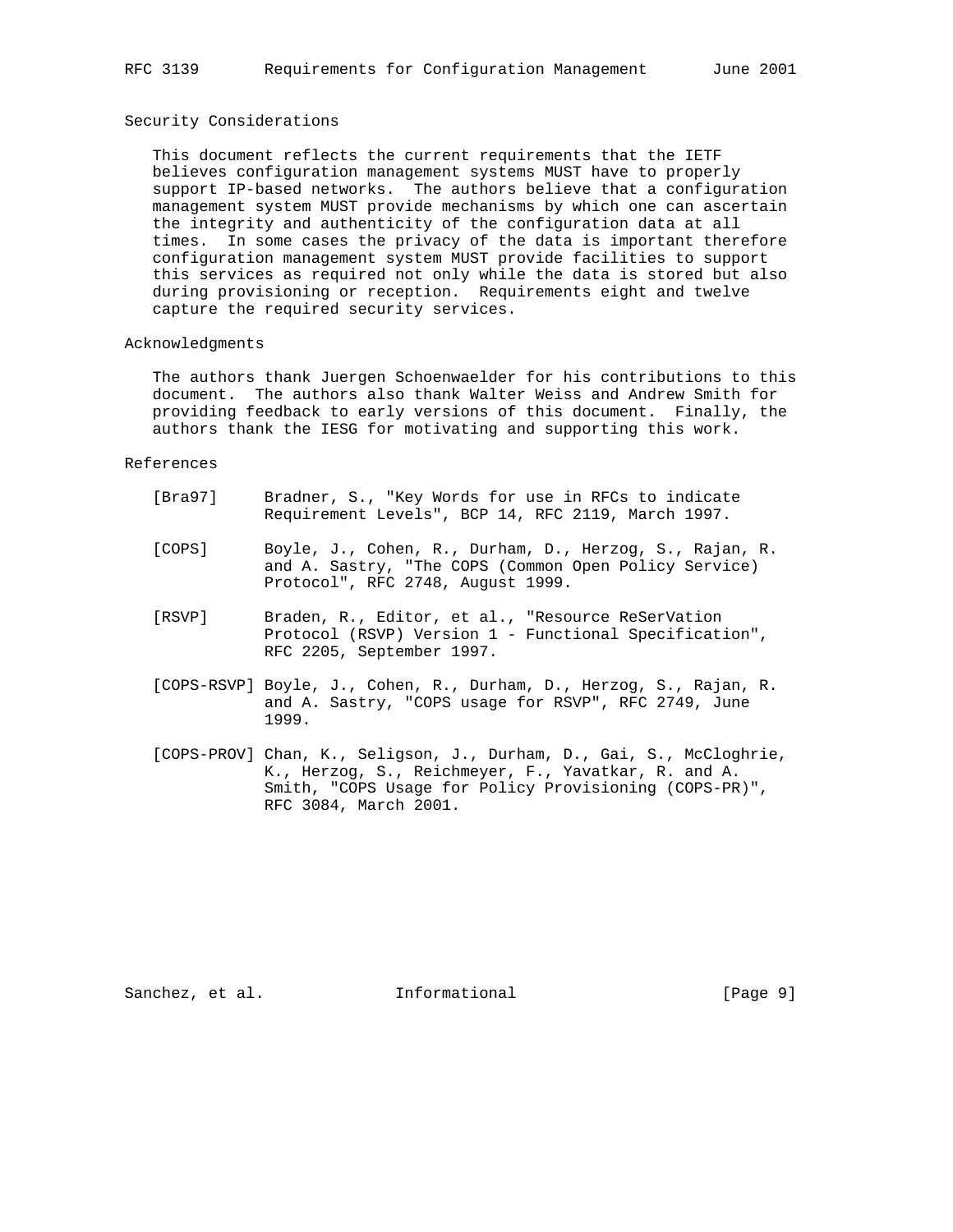Authors' Addresses Keith McCloghrie Cisco Systems, Inc. 170 West Tasman Drive San Jose, CA 95134-1706 USA Phone: +1 (408) 526-5260 EMail: kzm@cisco.com Luis A. Sanchez Megisto Systems 20251 Century Boulevard Germantown, MD 02138 USA Phone: +1 (301) 444-1747 EMail: lsanchez@megisto.com Jon Saperia JDS Consulting, Inc. 174 Chapman Street Watertown, MA 02472 USA Phone: +1 (617) 744-1079 EMail: saperia@jdscons.com

Sanchez, et al. 1nformational [Page 10]